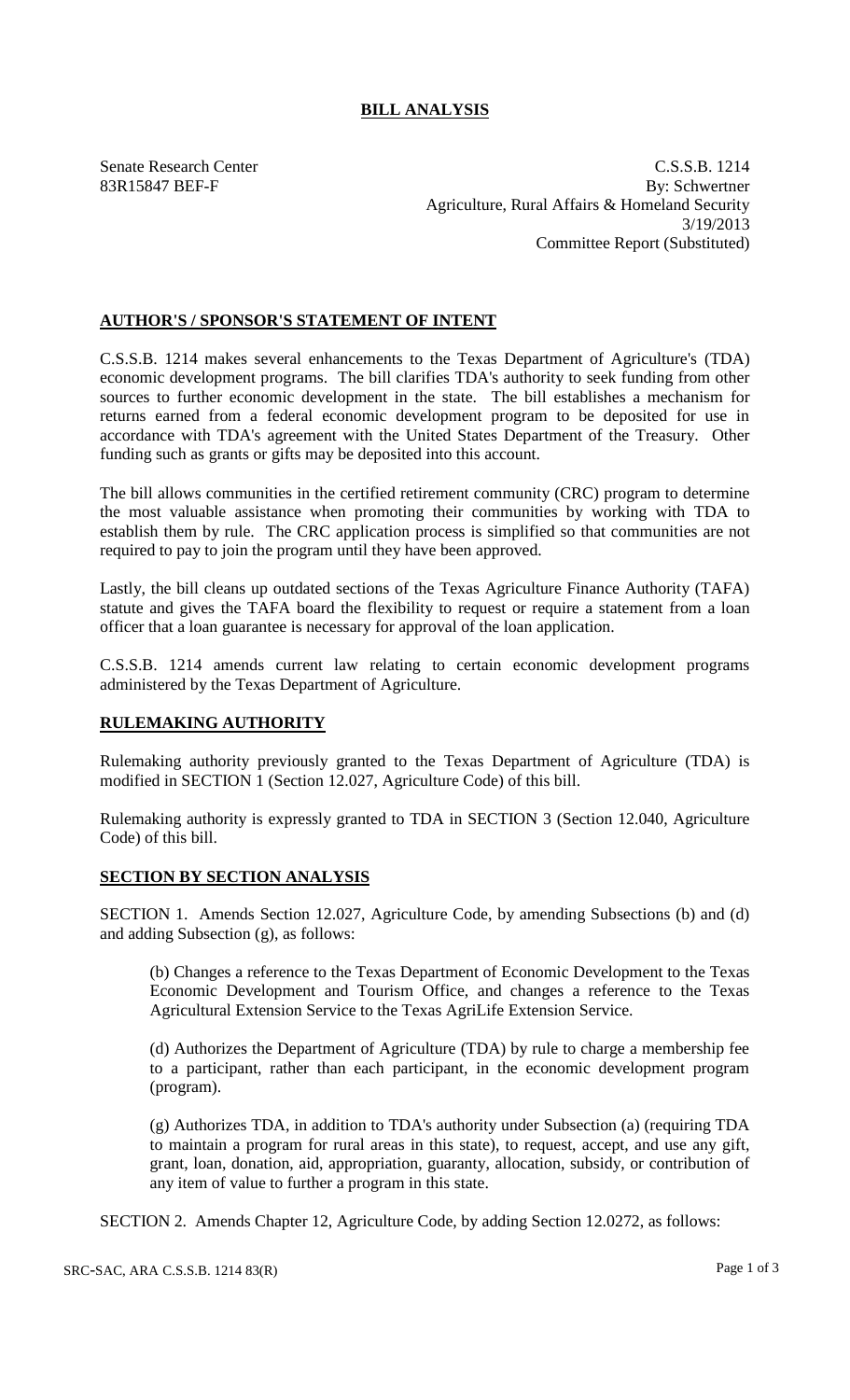Sec. 12.0272. TEXAS ECONOMIC DEVELOPMENT FUND. (a) Provides that the Texas economic development fund (fund) is a fund in the state treasury. Provides that the fund consists of:

> (1) all interest, income, revenue, and other assets associated with programs established using money allocated and paid to TDA under the August 15, 2011, allocation agreement between TDA and the United States Department of the Treasury, as amended, to implement the State Small Business Credit Initiative Act of 2010 (12 U.S.C. Section 5701 et seq.);

> (2) all money, deposits, distributions, dividends, earnings, gain, income, interest, proceeds, profits, program income, rents, returns of capital, returns on investments, royalties, revenue, or yields received or realized by TDA as a result of an investment made by or on behalf of TDA pursuant to the August 15, 2011, allocation agreement between TDA and the United States Department of the Treasury, as amended;

> (3) gifts, loans, donations, aid, appropriations, guaranties, allocations, subsidies, grants, or contributions received under Section 12.027(g);

> (4) interest and income earned on the investment of money in the fund; and

(5) other money required by law to be deposited in the fund.

(b) Authorizes money in the fund to be appropriated only to TDA for the purpose of administering, establishing, implementing, or maintaining a program under this section; dedicates money in the fund; and authorizes it to be used only for the administration, establishment, implementation, or maintenance of one or more of TDA's programs.

(c) Exempts the fund from Section 403.095 (Use of Dedicated Revenue), Government Code.

SECTION 3. Amends Sections 12.040(d), (g), and (i), Agriculture Code, as follows:

(d) Requires a Texas certified retirement community (community), to be eligible to be a community, to take certain actions, including to submit to TDA a fee, rather than an application fee, in an amount equal to the greater of \$5,000 or \$0.25, multiplied by the population of the community, as determined by the most recent census.

(g) Requires TDA, if TDA finds that a community successfully meets requirements of a community, not later than the 90th day after the application is submitted and approved, to provide assistance to the community as determined by TDA rule, rather than to provide certain assistance as set forth herein.

(i) Exempts the community program account from the application of Section 403.095, Government Code.

SECTION 4. Amends Section 44.007(a), Agriculture Code, to require the board of directors (board) of the Texas Agricultural Finance Authority (TAFA) to establish an interest rate reduction program to foster the creation and expansion of enterprises based on agriculture in this state or the development or expansion of businesses in rural areas of this state.

SECTION 5. Amends Section 58.022, Agriculture Code, to provide that TAFA has certain powers, including the power to exercise all powers given to a corporation under Chapter 22 (Nonprofit Corporations), Business Organizations Code, rather than a corporation under the Texas Non-Profit Corporation Act (Article 1396-1.01 et seq., V.T.C.S.), to the extent not inconsistent with this chapter.